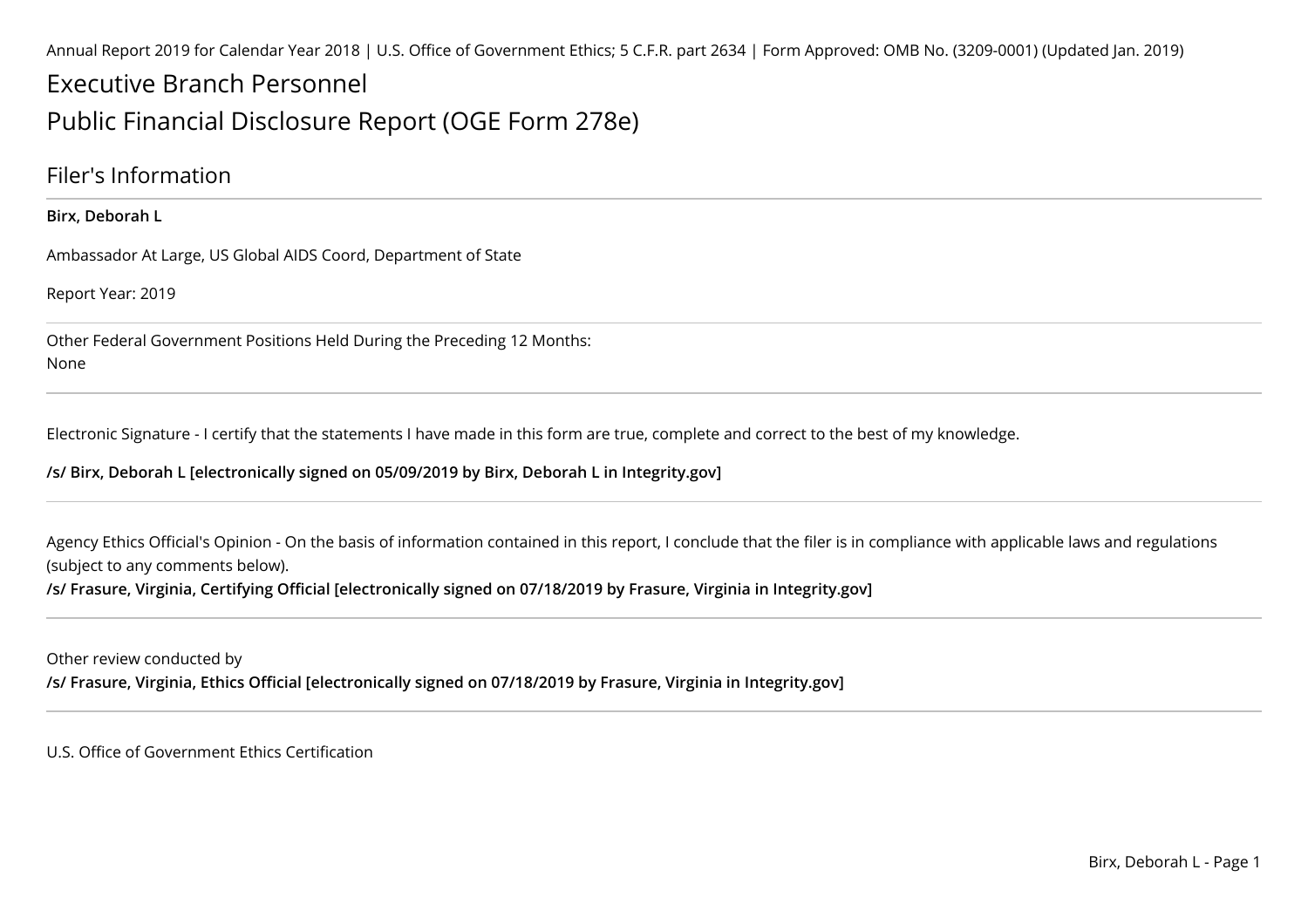Data Revised 07/18/2019

Data Revised 06/20/2019

Data Revised 06/06/2019

Data Revised 05/29/2019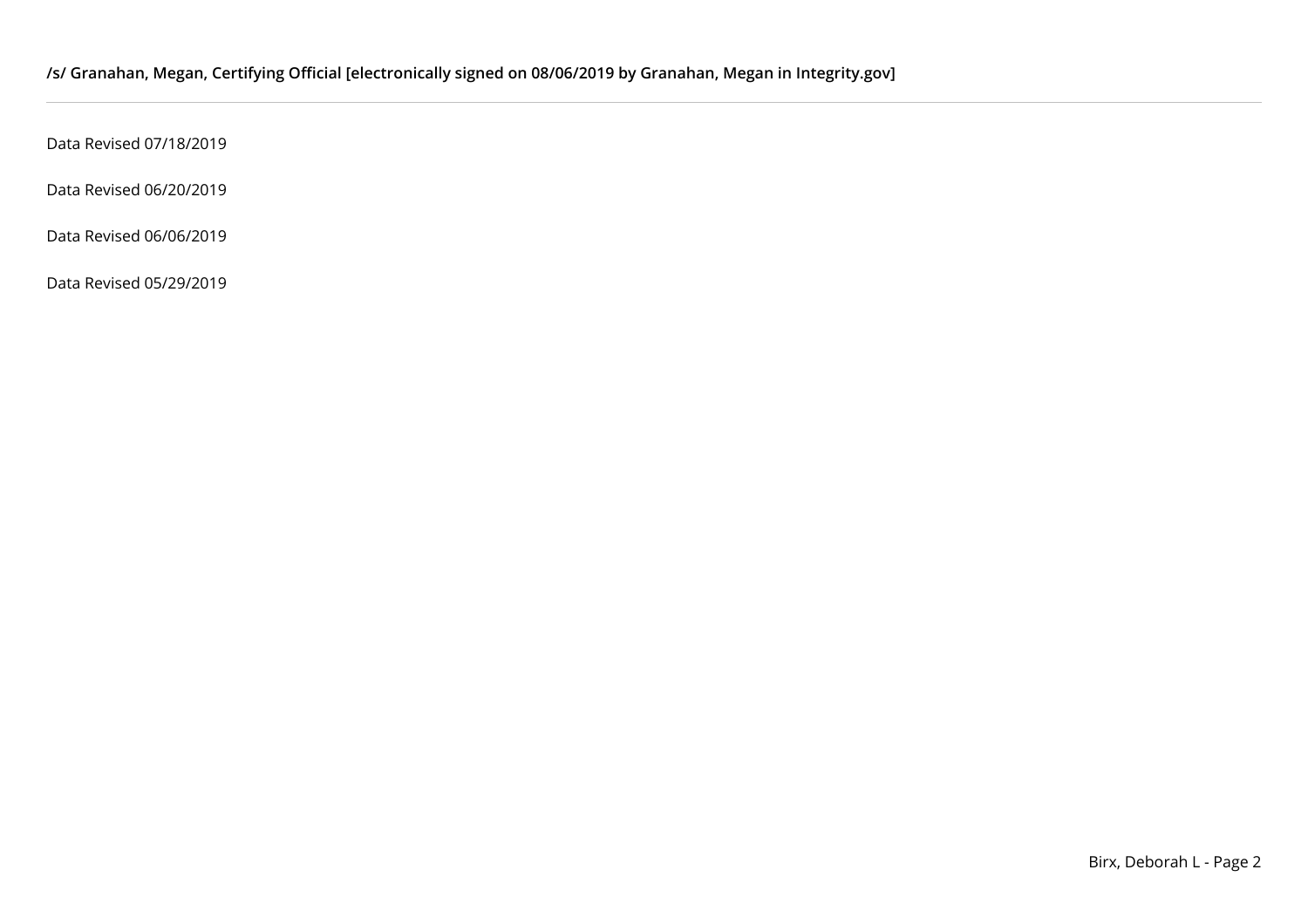### 1. Filer's Positions Held Outside United States Government

| -44 | <b>ORGANIZATION NAME</b> | <b>CITY, STATE</b>   | <b>ORGANIZATION</b><br><b>TYPE</b> | <b>POSITION HELD</b> | <b>FROM</b> | TO      |
|-----|--------------------------|----------------------|------------------------------------|----------------------|-------------|---------|
|     | Family member trust      | Potomac,<br>Maryland | 'rust                              | rustee               | 10/2004     | Present |

## 2. Filer's Employment Assets & Income and Retirement Accounts

| #    | <b>DESCRIPTION</b>        | EIF | <b>VALUE</b>            | <b>INCOME TYPE</b> | <b>INCOME</b><br><b>AMOUNT</b> |
|------|---------------------------|-----|-------------------------|--------------------|--------------------------------|
|      | IRA                       | No  |                         |                    |                                |
| 1. ا | Calamos Growth & Income A | Yes | $$15,001 -$<br>\$50,000 |                    | \$201 - \$1,000                |

### 3. Filer's Employment Agreements and Arrangements

None

# 4. Filer's Sources of Compensation Exceeding \$5,000 in a Year

(N/A) - Not required for this type of report

## 5. Spouse's Employment Assets & Income and Retirement Accounts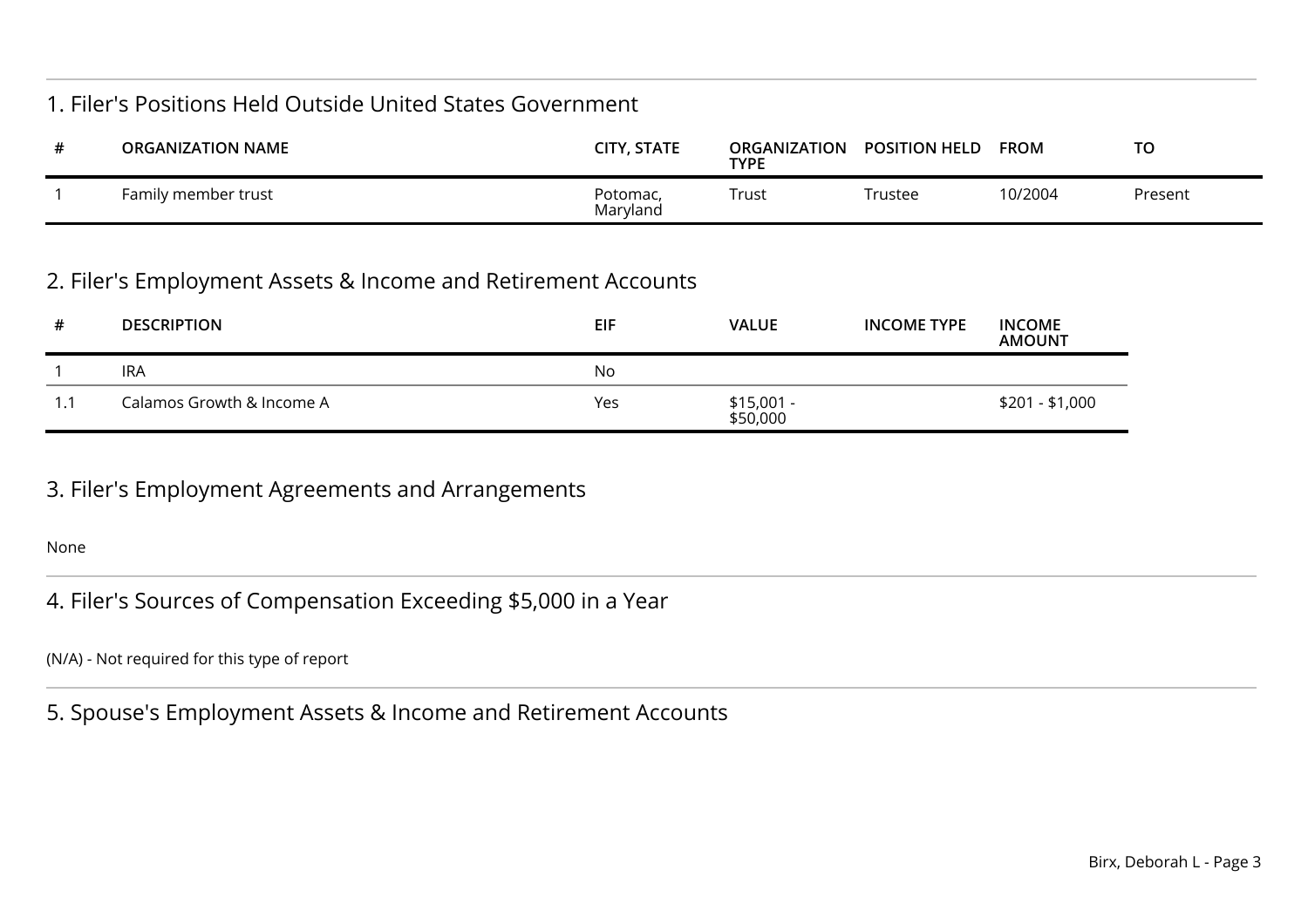#### None

# 6. Other Assets and Income

| #              | <b>DESCRIPTION</b>                       | <b>EIF</b> | <b>VALUE</b>            | <b>INCOME TYPE</b>   | <b>INCOME</b><br><b>AMOUNT</b> |
|----------------|------------------------------------------|------------|-------------------------|----------------------|--------------------------------|
| $\mathbf{1}$   | Underarmour Inc Class A                  | N/A        | $$1,001 - $15,000$      |                      | None (or less<br>than \$201)   |
| 2              | Underarmour Inc Class C                  | N/A        | \$1,001 - \$15,000      |                      | None (or less<br>than \$201)   |
| 3              | Alphabet                                 | N/A        | \$1,001 - \$15,000      |                      | None (or less<br>than \$201)   |
| 4              | Amazon                                   | N/A        | $$1,001 - $15,000$      |                      | None (or less<br>than \$201)   |
| 5              | Omega Healthcare                         | N/A        | $$1,001 - $15,000$      | Dividends            | $$201 - $1,000$                |
| 6              | Vodafone                                 | N/A        | $$1,001 - $15,000$      | Dividends            | $$201 - $1,000$                |
| $\overline{7}$ | PIMCO STOCKPLUS International fund       | Yes        | $$1,001 - $15,000$      |                      | $$201 - $1,000$                |
| 8              | <b>Starbucks Corporation</b>             | N/A        | $$1,001 - $15,000$      | <b>Capital Gains</b> | $$201 - $1,000$                |
| 9              | Victory RS Small Cap Growth Fund Class A | Yes        | \$1,001 - \$15,000      |                      | None (or less<br>than $$201$ ) |
| 10             | U.S. brokerage account (cash)            | N/A        | $$1,001 - $15,000$      | Interest             | $$201 - $1,000$                |
| 11             | U.S. bank account #1 (cash)              | N/A        | $$1,001 - $15,000$      | Interest             | $$201 - $1,000$                |
| 12             | Intel                                    | N/A        | $$1,001 - $15,000$      | Dividends            | $$201 - $1,000$                |
| 13             | Cisco Systems                            | N/A        | $$15,001 -$<br>\$50,000 | Dividends            | $$1,001 - $2,500$              |
| 14             | <b>General Electric</b>                  | N/A        | $$15,001 -$<br>\$50,000 | <b>Dividends</b>     | $$1,001 - $2,500$              |
| 15             | First Eagle Global Fund                  | Yes        | $$15,001 -$<br>\$50,000 |                      | $$1,001 - $2,500$              |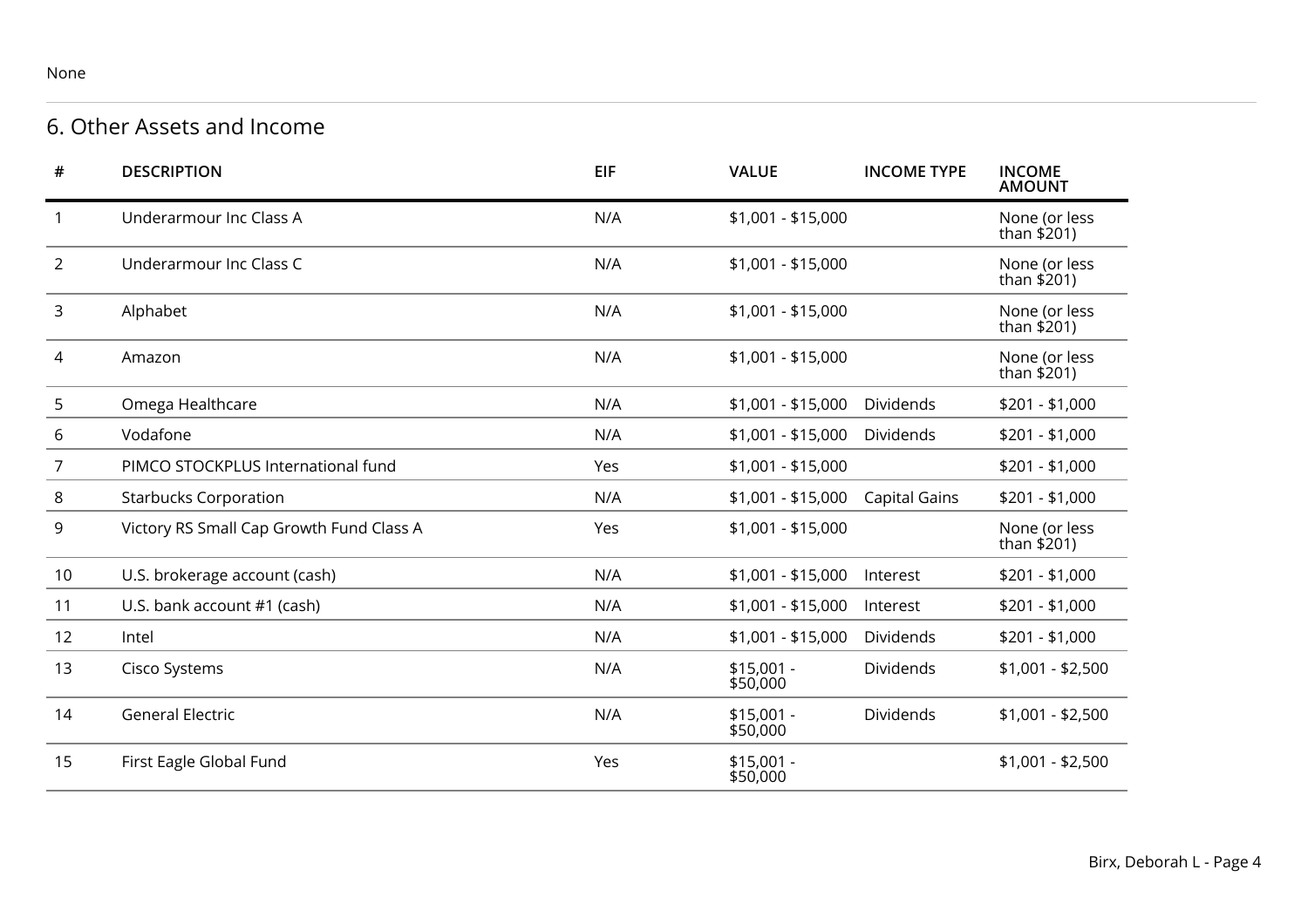| #  | <b>DESCRIPTION</b>                     | EIF | <b>VALUE</b>            | <b>INCOME TYPE</b>                       | <b>INCOME</b><br><b>AMOUNT</b> |
|----|----------------------------------------|-----|-------------------------|------------------------------------------|--------------------------------|
| 16 | Apple                                  | N/A | $$15,001 -$<br>\$50,000 | <b>Capital Gains</b>                     | $$1,001 - $2,500$              |
| 17 | Microsoft Corp                         | N/A | $$15,001 -$<br>\$50,000 | <b>Dividends</b><br><b>Capital Gains</b> | $$2,501 - $5,000$              |
| 18 | Facebook Inc                           | N/A | $$15,001 -$<br>\$50,000 | Dividends                                | $$2,501 - $5,000$              |
| 19 | O'Reilly Auto Parts                    | N/A | $$15,001 -$<br>\$50,000 |                                          | None (or less<br>than $$201)$  |
| 20 | U.S. bank account #2 (cash)            | N/A | $$15,001 -$<br>\$50,000 | Interest                                 | $$201 - $1,000$                |
| 21 | Wells Fargo Alternative Strategies A   | Yes | $$15,001 -$<br>\$50,000 |                                          | None (or less<br>than $$201)$  |
| 22 | Delta Air Lines                        | N/A | $$15,001 -$<br>\$50,000 | Dividends<br><b>Capital Gains</b>        | $$201 - $1,000$                |
| 23 | Oracle Corporation                     | N/A | $$15,001 -$<br>\$50,000 | Dividends                                | $$201 - $1,000$                |
| 24 | <b>Walt Disney</b>                     | N/A | $$15,001 -$<br>\$50,000 | Dividends                                | $$201 - $1,000$                |
| 25 | Undiscovered Managers Behavioral Val L | Yes | $$15,001 -$<br>\$50,000 |                                          | $$201 - $1,000$                |
| 26 | Oakmark Fund Investor Class            | Yes | $$15,001 -$<br>\$50,000 |                                          | $$201 - $1,000$                |
| 27 | First Eagle Fund of America            | Yes | $$15,001 -$<br>\$50,000 |                                          | None (or less<br>than \$201)   |
| 28 | JP Morgan Mid Cap Growth               | Yes | $$15,001 -$<br>\$50,000 |                                          | None (or less<br>than \$201)   |
| 29 | Lord Abbett Calibrated Dividend        | Yes | $$15,001 -$<br>\$50,000 |                                          | None (or less<br>than \$201)   |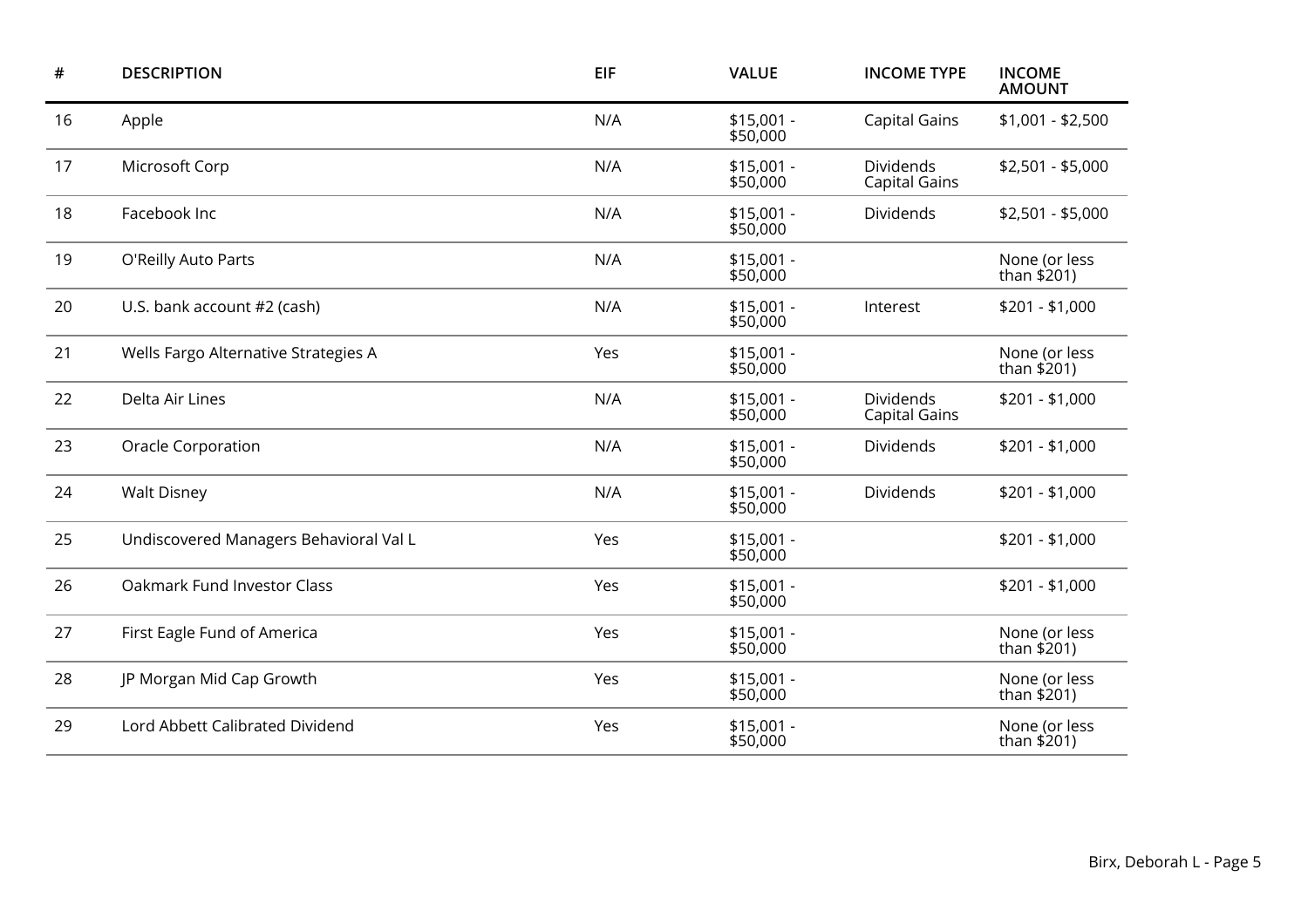| #  | <b>DESCRIPTION</b>                                     | EIF | <b>VALUE</b>                | <b>INCOME TYPE</b>   | <b>INCOME</b><br><b>AMOUNT</b> |
|----|--------------------------------------------------------|-----|-----------------------------|----------------------|--------------------------------|
| 30 | Ivy Large Cap Growth Fund                              | Yes | $$50,001 -$<br>\$100,000    |                      | $$5,001 - $15,000$             |
| 31 | Residential real estate, Fenwick Island,<br>Delaware   | N/A | $$250,001 -$<br>\$500,000   | Rent or<br>Royalties | $$15,001 -$<br>\$50,000        |
| 32 | Residential real estate, Fenwick Island,<br>Delaware   | N/A | $$500,001 -$<br>\$1,000,000 | Rent or<br>Royalties | $$15,001 -$<br>\$50,000        |
| 33 | Residential real estate, St. Thomas, Virgin<br>Islands | N/A | $$500,001 -$<br>\$1,000,000 | Rent or<br>Royalties | $$15,001 -$<br>\$50,000        |

# 7. Transactions

| <b>DESCRIPTION</b>                    | <b>TYPE</b> | <b>DATE</b> | AMOUNT             |
|---------------------------------------|-------------|-------------|--------------------|
| PowerShares QQQ Trust, Series 1 (QQQ) | Sale        | 03/12/2018  | \$1,001 - \$15,000 |
| PIMCO STOCKPLUS International fund    | Purchase    | 11/28/2018  | \$1,001 - \$15,000 |
| PIMCO STOCKPLUS International fund    | Purchase    | 12/13/2018  | \$1,001 - \$15,000 |

# 8. Liabilities

| # | <b>CREDITOR NAME</b>         | <b>TYPE</b>                                  | <b>AMOUNT</b>             | <b>YEAR</b><br><b>INCURRED</b> | <b>RATE</b> | <b>TERM</b> |
|---|------------------------------|----------------------------------------------|---------------------------|--------------------------------|-------------|-------------|
|   | Suntrust                     | Mortgage<br>(investment/ren<br>tal property) | $$250,001 -$<br>\$500,000 | 2004                           | 4.5         | 30 yr       |
| 2 | Quicken Loan                 | Mortgage<br>(investment/ren<br>tal property) | $$250,001 -$<br>\$500,000 | 2013                           | 4.5         | 30          |
| 3 | Bank United Home Equity Loan |                                              | $$100,001 -$<br>\$250,000 | 2018                           | 0           | 30          |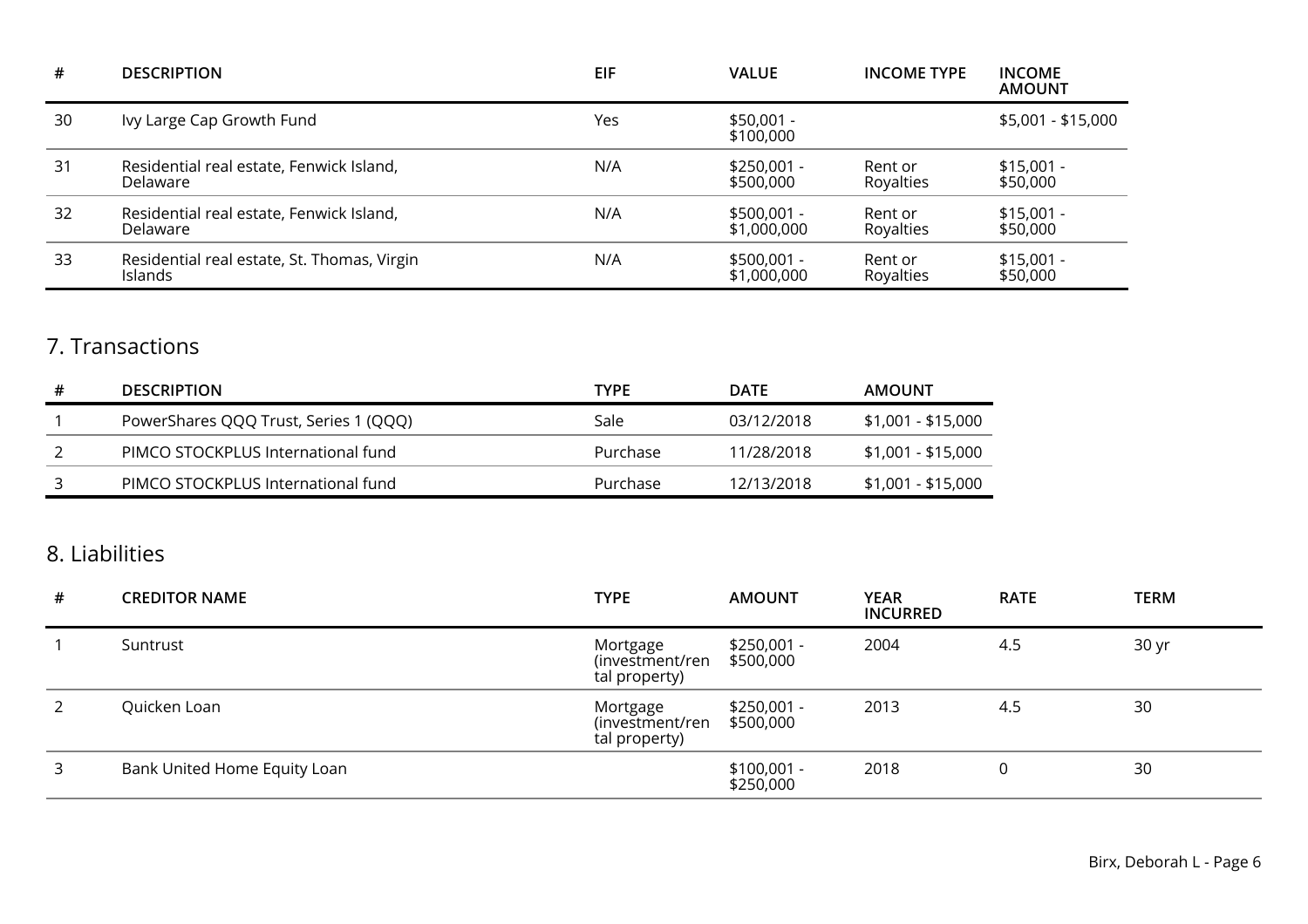| <b>CREDITOR NAME</b> | <b>TYPE</b>                          | <b>AMOUNT</b>              | <b>YEAR</b><br><b>INCURRED</b> | <b>RATE</b> | <b>TERM</b> |
|----------------------|--------------------------------------|----------------------------|--------------------------------|-------------|-------------|
| National Bank        | Mortgage on<br>Personal<br>Residence | \$500,001 -<br>\$1,000,000 | 2018                           | 4.5%        | 30          |

9. Gifts and Travel Reimbursements

None

Endnotes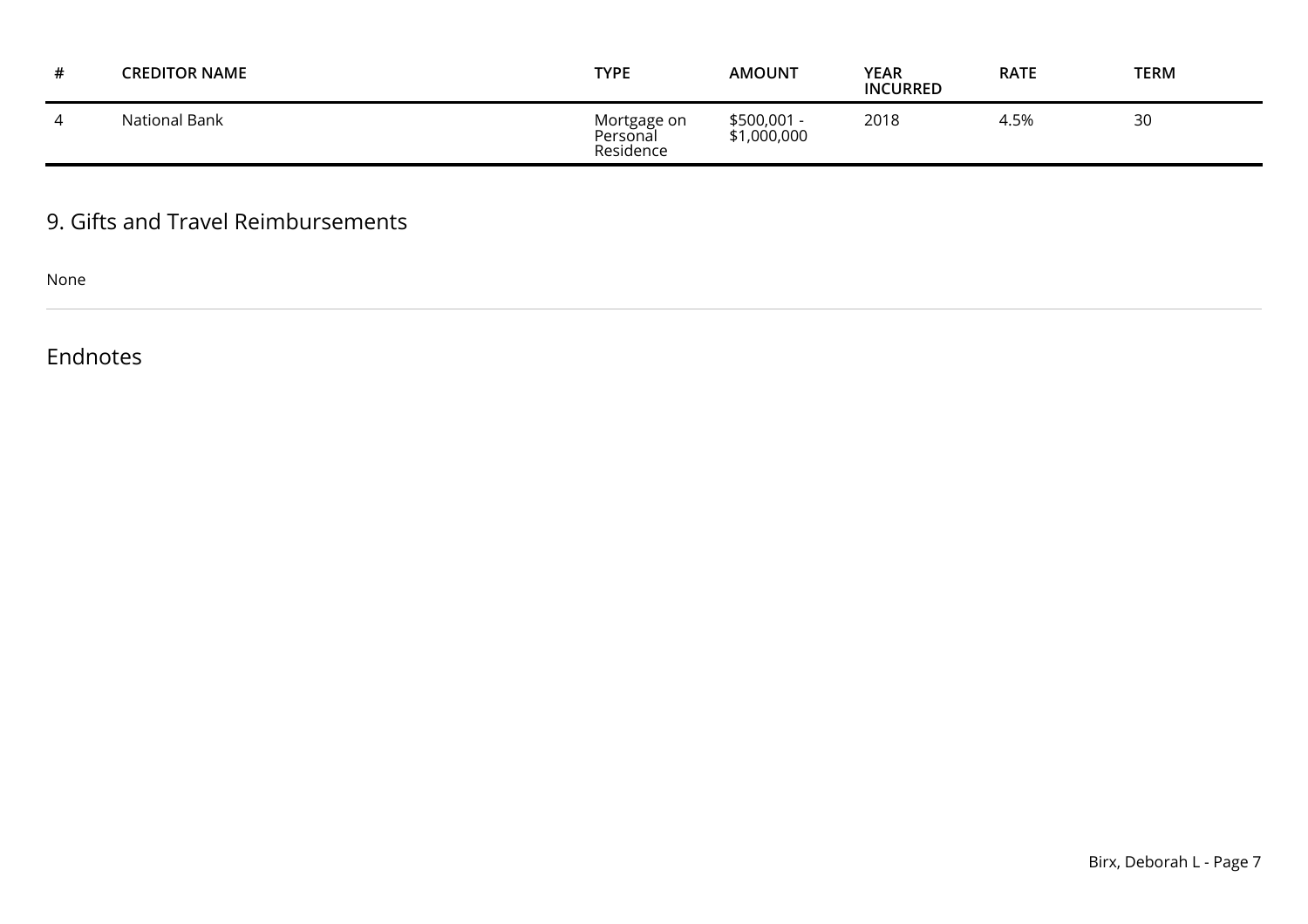# Summary of Contents

#### **1. Filer's Positions Held Outside United States Government**

Part 1 discloses positions that the filer held at any time during the reporting period (excluding positions with the United States Government). Positions are reportableeven if the filer did not receive compensation.

This section does not include the following: (1) positions with religious, social, fraternal, or political organizations; (2) positions solely of an honorary nature; (3) positionsheld as part of the filer's official duties with the United States Government; (4) mere membership in an organization; and (5) passive investment interests as a limitedpartner or non-managing member of a limited liability company.

#### **2. Filer's Employment Assets & Income and Retirement Accounts**

#### Part 2 discloses the following:

- ●Sources of earned and other non-investment income of the filer totaling more than \$200 during the reporting period (e.g., salary, fees, partnership share,honoraria, scholarships, and prizes)
- ● Assets related to the filer's business, employment, or other income-generating activities (1) that ended the reporting period with a value greater than \$1,000 or (2) from which more than \$200 in income was received during the reporting period (e.g., equity in business or partnership, stock options, retirement plans/accountsand their underlying holdings as appropriate, deferred compensation, and intellectual property, such as book deals and patents)

This section does not include assets or income from United States Government employment or assets that were acquired separately from the filer's business, employment, or other income-generating activities (e.g., assets purchased through a brokerage account). Note: The type of income is not required if the amount ofincome is \$0 - \$200 or if the asset qualifies as an excepted investment fund (EIF).

#### **3. Filer's Employment Agreements and Arrangements**

Part 3 discloses agreements or arrangements that the filer had during the reporting period with an employer or former employer (except the United StatesGovernment), such as the following:

- ●Future employment
- ●Leave of absence
- ●Continuing payments from an employer, including severance and payments not yet received for previous work (excluding ordinary salary from a current employer)
- ●Continuing participation in an employee welfare, retirement, or other benefit plan, such as pensions or a deferred compensation plan
- ● Retention or disposition of employer-awarded equity, sharing in profits or carried interests (e.g., vested and unvested stock options, restricted stock, future share ofa company's profits, etc.)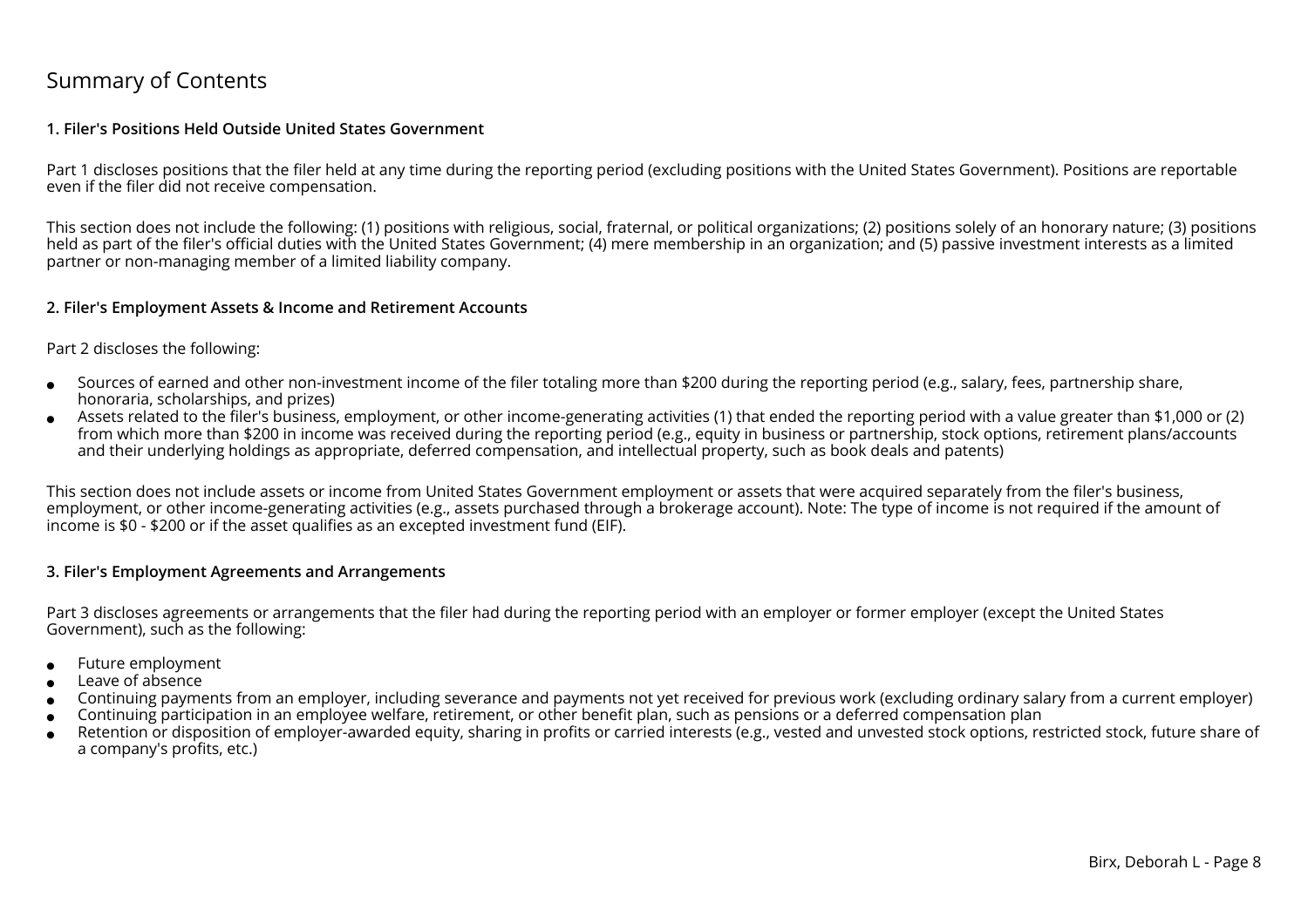#### **4. Filer's Sources of Compensation Exceeding \$5,000 in a Year**

Part 4 discloses sources (except the United States Government) that paid more than \$5,000 in a calendar year for the filer's services during any year of the reportingperiod.

The filer discloses payments both from employers and from any clients to whom the filer personally provided services. The filer discloses a source even if the source made its payment to the filer's employer and not to the filer. The filer does not disclose a client's payment to the filer's employer if the filer did not provide the servicesfor which the client is paying.

#### **5. Spouse's Employment Assets & Income and Retirement Accounts**

#### Part 5 discloses the following:

- ●Sources of earned income (excluding honoraria) for the filer's spouse totaling more than \$1,000 during the reporting period (e.g., salary, consulting fees, andpartnership share)
- ●Sources of honoraria for the filer's spouse greater than \$200 during the reporting period
- ● Assets related to the filer's spouse's employment, business activities, other income-generating activities (1) that ended the reporting period with a value greater than \$1,000 or (2) from which more than \$200 in income was received during the reporting period (e.g., equity in business or partnership, stock options, retirementplans/accounts and their underlying holdings as appropriate, deferred compensation, and intellectual property, such as book deals and patents)

This section does not include assets or income from United States Government employment or assets that were acquired separately from the filer's spouse's business,employment, or other income-generating activities (e.g., assets purchased through a brokerage account). Note: The type of income is not required if the amount ofincome is \$0 - \$200 or if the asset qualifies as an excepted investment fund (EIF). Amounts of income are not required for a spouse's earned income (excludinghonoraria).

#### **6. Other Assets and Income**

Part 6 discloses each asset, not already reported, (1) that ended the reporting period with a value greater than \$1,000 or (2) from which more than \$200 in investmentincome was received during the reporting period. For purposes of the value and income thresholds, the filer aggregates the filer's interests with those of the filer'sspouse and dependent children.

This section does not include the following types of assets: (1) a personal residence (unless it was rented out during the reporting period); (2) income or retirement benefits associated with United States Government employment (e.g., Thrift Savings Plan); and (3) cash accounts (e.g., checking, savings, money market accounts) at a single financial institution with a value of \$5,000 or less (unless more than \$200 in income was received). Additional exceptions apply. Note: The type of income is notrequired if the amount of income is \$0 - \$200 or if the asset qualifies as an excepted investment fund (EIF).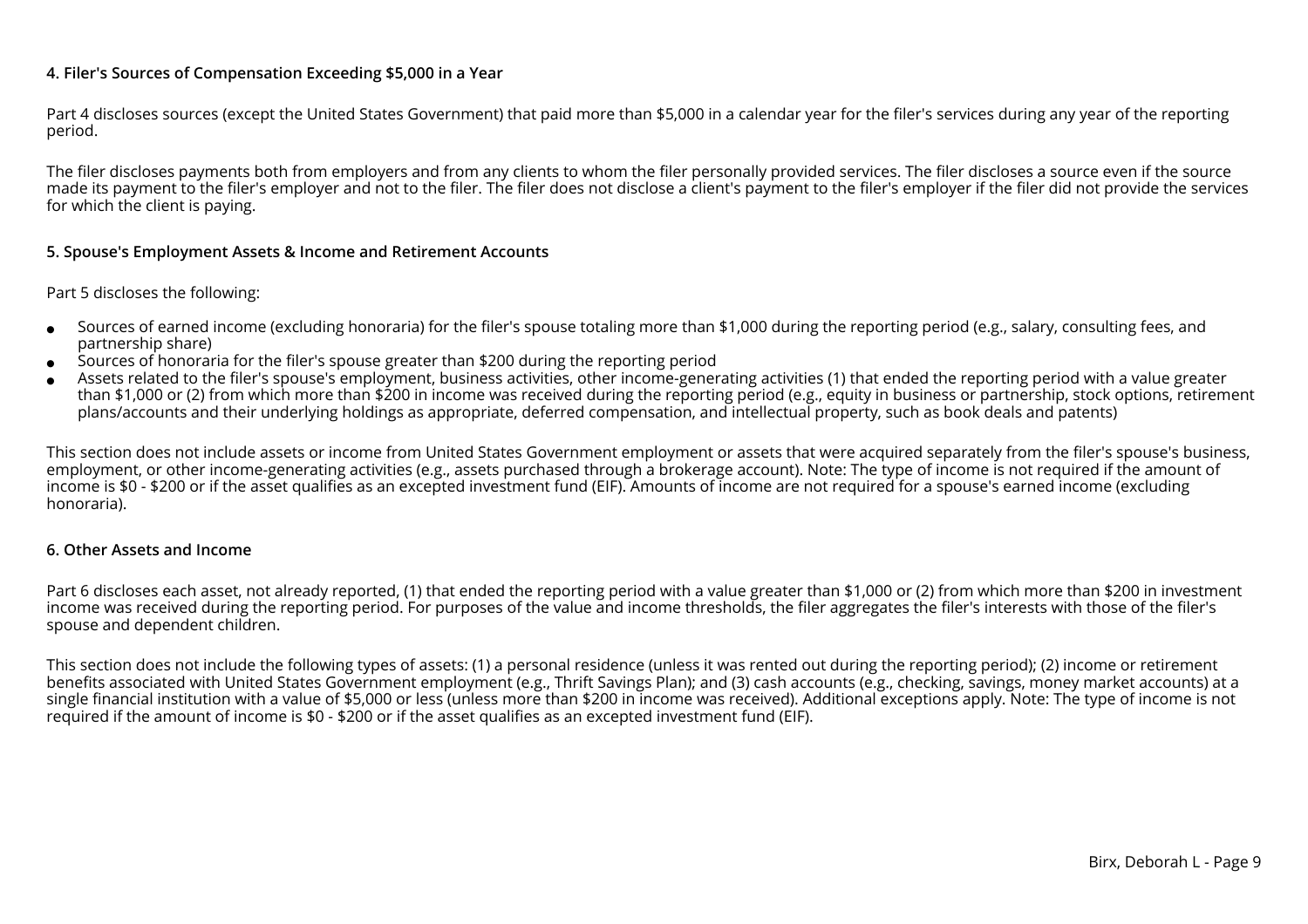#### **7. Transactions**

Part 7 discloses purchases, sales, or exchanges of real property or securities in excess of \$1,000 made on behalf of the filer, the filer's spouse or dependent child during reporting period.

This section does not include transactions that concern the following: (1) a personal residence, unless rented out; (2) cash accounts (e.g., checking, savings, CDs, moneymarket accounts) and money market mutual funds; (3) Treasury bills, bonds, and notes; and (4) holdings within a federal Thrift Savings Plan account. Additionalexceptions apply.

#### **8. Liabilities**

Part 8 discloses liabilities over \$10,000 that the filer, the filer's spouse or dependent child owed at any time during the reporting period.

This section does not include the following types of liabilities: (1) mortgages on a personal residence, unless rented out (limitations apply for PAS filers); (2) loans secured by a personal motor vehicle, household furniture, or appliances, unless the loan exceeds the item's purchase price; and (3) revolving charge accounts, such ascredit card balances, if the outstanding liability did not exceed \$10,000 at the end of the reporting period. Additional exceptions apply.

#### **9. Gifts and Travel Reimbursements**

#### This section discloses:

- ●Gifts totaling more than \$390 that the filer, the filer's spouse, and dependent children received from any one source during the reporting period.
- ●Travel reimbursements totaling more than \$390 that the filer, the filer's spouse, and dependent children received from any one source during the reporting period.

For purposes of this section, the filer need not aggregate any gift or travel reimbursement with a value of \$156 or less. Regardless of the value, this section does not include the following items: (1) anything received from relatives; (2) anything received from the United States Government or from the District of Columbia, state, or local governments; (3) bequests and other forms of inheritance; (4) gifts and travel reimbursements given to the filer's agency in connection with the filer's official travel; (5) gifts of hospitality (food, lodging, entertainment) at the donor's residence or personal premises; and (6) anything received by the filer's spouse or dependent childrentotally independent of their relationship to the filer. Additional exceptions apply.